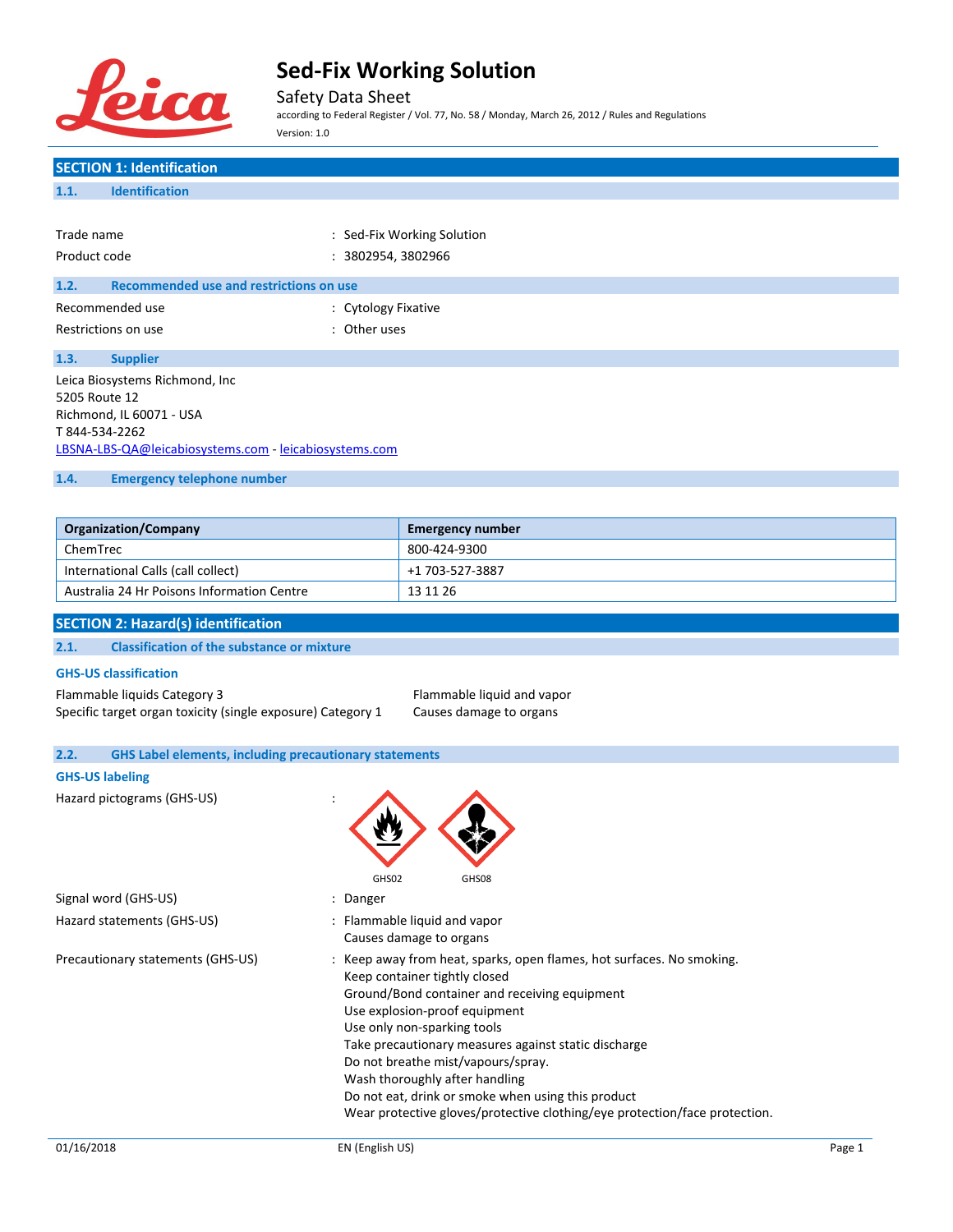# Safety Data Sheet

according to Federal Register / Vol. 77, No. 58 / Monday, March 26, 2012 / Rules and Regulations

| If on skin (or hair): Take off immediately all contaminated clothing. Rinse skin with<br>water/shower     |
|-----------------------------------------------------------------------------------------------------------|
| If exposed: Call a poison center/doctor                                                                   |
| In case of fire: Use dry chemical, foam, or water spray for extinction.                                   |
| Store in a well-ventilated place. Keep cool                                                               |
| Store locked up                                                                                           |
| Dispose of contents/container in accordance with all local/regional/national/international<br>regulations |
|                                                                                                           |

**2.3. Other hazards which do not result in classification**

No additional information available

**2.4. Unknown acute toxicity (GHS US)**

Not applicable

**SECTION 3: Composition/Information on ingredients**

# **3.1. Substances**

### Not applicable

### **3.2. Mixtures**

| <b>Name</b> | <b>Product identifier</b> | %     | <b>GHS-US classification</b>                                                                                                                                                    |
|-------------|---------------------------|-------|---------------------------------------------------------------------------------------------------------------------------------------------------------------------------------|
| Ethanol     | (CAS No) 64-17-5          | < 45  | Flam. Liq. 2, H225<br>Acute Tox. 4 (Inhalation: vapour), H332<br>Eye Irrit. 2, H319                                                                                             |
| methanol    | (CAS No) 67-56-1          | < 9.5 | Flam. Liq. 2, H225<br>Acute Tox. 3 (Oral), H301<br>Acute Tox. 3 (Dermal), H311<br>Acute Tox. 3 (Inhalation), H331<br>Acute Tox. 3 (Inhalation: vapour), H331<br>STOT SE 1, H370 |
| Isopropanol | (CAS No) 67-63-0          | < 4.5 | Flam. Liq. 2, H225<br>Eye Irrit. 2, H319<br>STOT SE 3, H336                                                                                                                     |

Full text of hazard classes and H-statements : see section 16

|                                                                         | <b>SECTION 4: First-aid measures</b>                    |                                                                                                                       |
|-------------------------------------------------------------------------|---------------------------------------------------------|-----------------------------------------------------------------------------------------------------------------------|
| 4.1.                                                                    | <b>Description of first aid measures</b>                |                                                                                                                       |
|                                                                         | First-aid measures general                              | : IF exposed or concerned: Get medical advice/attention. Call a poison<br>center/doctor/physician if you feel unwell. |
|                                                                         | First-aid measures after inhalation                     | : Remove person to fresh air and keep comfortable for breathing.                                                      |
|                                                                         | First-aid measures after skin contact                   | : Rinse skin with water/shower. Remove/Take off immediately all contaminated clothing.                                |
|                                                                         | First-aid measures after eye contact                    | : Rinse eyes with water as a precaution.                                                                              |
|                                                                         | First-aid measures after ingestion                      | : Rinse mouth. Call a poison center/doctor/physician if you feel unwell.                                              |
| 4.2.                                                                    | Most important symptoms and effects (acute and delayed) |                                                                                                                       |
|                                                                         | No additional information available                     |                                                                                                                       |
| Immediate medical attention and special treatment, if necessary<br>4.3. |                                                         |                                                                                                                       |
|                                                                         | Treat symptomatically.                                  |                                                                                                                       |
|                                                                         | <b>SECTION 5: Fire-fighting measures</b>                |                                                                                                                       |
| 5.1.                                                                    | Suitable (and unsuitable) extinguishing media           |                                                                                                                       |
|                                                                         | Suitable extinguishing media                            | : Water spray. Dry powder. Foam. Carbon dioxide.                                                                      |
| 5.2.                                                                    | Specific hazards arising from the chemical              |                                                                                                                       |
| Fire hazard                                                             |                                                         | : Highly flammable liquid and vapor.                                                                                  |
| 01/16/2018                                                              |                                                         | 2/10<br>EN (English US)                                                                                               |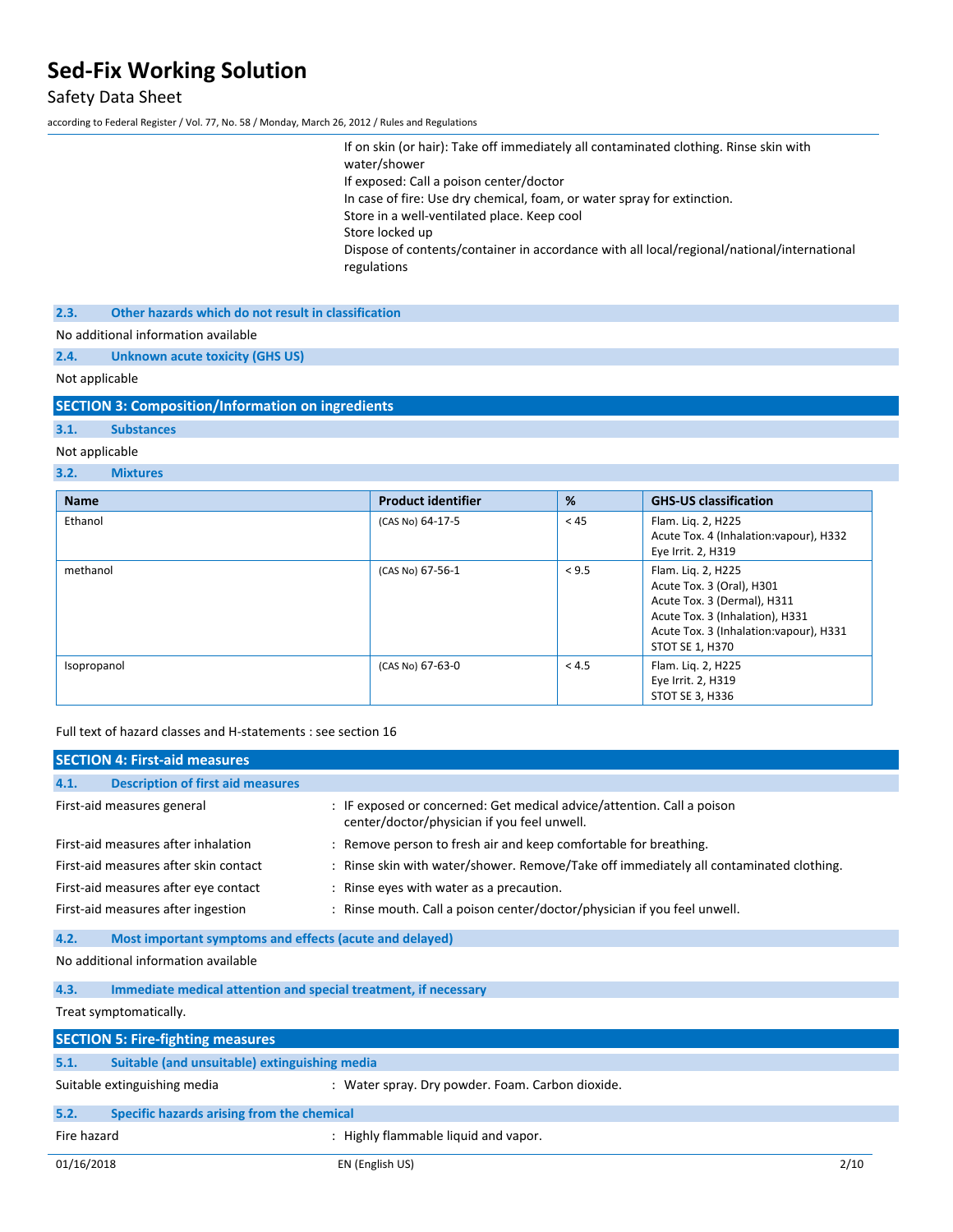# Safety Data Sheet

according to Federal Register / Vol. 77, No. 58 / Monday, March 26, 2012 / Rules and Regulations

| Reactivity                    |                                                                     | : Highly flammable liquid and vapor.                                                                                                                                                                                                                                                                                                                                                                                                                                                                                                                                                                                                                                                                                                                                                                                                                                                                                                      |  |
|-------------------------------|---------------------------------------------------------------------|-------------------------------------------------------------------------------------------------------------------------------------------------------------------------------------------------------------------------------------------------------------------------------------------------------------------------------------------------------------------------------------------------------------------------------------------------------------------------------------------------------------------------------------------------------------------------------------------------------------------------------------------------------------------------------------------------------------------------------------------------------------------------------------------------------------------------------------------------------------------------------------------------------------------------------------------|--|
| 5.3.                          | Special protective equipment and precautions for fire-fighters      |                                                                                                                                                                                                                                                                                                                                                                                                                                                                                                                                                                                                                                                                                                                                                                                                                                                                                                                                           |  |
|                               | Protection during firefighting                                      | : Do not attempt to take action without suitable protective equipment. Self-contained<br>breathing apparatus. Complete protective clothing.                                                                                                                                                                                                                                                                                                                                                                                                                                                                                                                                                                                                                                                                                                                                                                                               |  |
|                               | <b>SECTION 6: Accidental release measures</b>                       |                                                                                                                                                                                                                                                                                                                                                                                                                                                                                                                                                                                                                                                                                                                                                                                                                                                                                                                                           |  |
| 6.1.                          | Personal precautions, protective equipment and emergency procedures |                                                                                                                                                                                                                                                                                                                                                                                                                                                                                                                                                                                                                                                                                                                                                                                                                                                                                                                                           |  |
| 6.1.1.                        | For non-emergency personnel                                         |                                                                                                                                                                                                                                                                                                                                                                                                                                                                                                                                                                                                                                                                                                                                                                                                                                                                                                                                           |  |
|                               | <b>Emergency procedures</b>                                         | : No open flames, no sparks, and no smoking. Only qualified personnel equipped with<br>suitable protective equipment may intervene. Do not breathe mist/vapours/spray.                                                                                                                                                                                                                                                                                                                                                                                                                                                                                                                                                                                                                                                                                                                                                                    |  |
| 6.1.2.                        | For emergency responders                                            |                                                                                                                                                                                                                                                                                                                                                                                                                                                                                                                                                                                                                                                                                                                                                                                                                                                                                                                                           |  |
|                               | Protective equipment                                                | Do not attempt to take action without suitable protective equipment. For further<br>information refer to section 8: "Exposure controls/personal protection".                                                                                                                                                                                                                                                                                                                                                                                                                                                                                                                                                                                                                                                                                                                                                                              |  |
| 6.2.                          | <b>Environmental precautions</b>                                    |                                                                                                                                                                                                                                                                                                                                                                                                                                                                                                                                                                                                                                                                                                                                                                                                                                                                                                                                           |  |
|                               |                                                                     | Avoid release to the environment. Notify authorities if product enters sewers or public waters.                                                                                                                                                                                                                                                                                                                                                                                                                                                                                                                                                                                                                                                                                                                                                                                                                                           |  |
| 6.3.                          | Methods and material for containment and cleaning up                |                                                                                                                                                                                                                                                                                                                                                                                                                                                                                                                                                                                                                                                                                                                                                                                                                                                                                                                                           |  |
| Methods for cleaning up       |                                                                     | : Take up liquid spill into absorbent material. Notify authorities if product enters sewers or<br>public waters.                                                                                                                                                                                                                                                                                                                                                                                                                                                                                                                                                                                                                                                                                                                                                                                                                          |  |
|                               | Other information                                                   | : Dispose of materials or solid residues at an authorized site.                                                                                                                                                                                                                                                                                                                                                                                                                                                                                                                                                                                                                                                                                                                                                                                                                                                                           |  |
| 6.4.                          | <b>Reference to other sections</b>                                  |                                                                                                                                                                                                                                                                                                                                                                                                                                                                                                                                                                                                                                                                                                                                                                                                                                                                                                                                           |  |
|                               | For further information refer to section 13.                        |                                                                                                                                                                                                                                                                                                                                                                                                                                                                                                                                                                                                                                                                                                                                                                                                                                                                                                                                           |  |
|                               | <b>SECTION 7: Handling and storage</b>                              |                                                                                                                                                                                                                                                                                                                                                                                                                                                                                                                                                                                                                                                                                                                                                                                                                                                                                                                                           |  |
| 7.1.                          | <b>Precautions for safe handling</b>                                |                                                                                                                                                                                                                                                                                                                                                                                                                                                                                                                                                                                                                                                                                                                                                                                                                                                                                                                                           |  |
| Precautions for safe handling |                                                                     | : Ensure good ventilation of the work station. Keep away from heat, hot surfaces, sparks,<br>open flames and other ignition sources. No smoking. Ground/bond container and receiving<br>equipment. Use only non-sparking tools. Take precautionary measures against static<br>discharge. Flammable vapors may accumulate in the container. Use explosion-proof<br>equipment. Wear personal protective equipment. Obtain special instructions before use. Do<br>not handle until all safety precautions have been read and understood. Take all necessary<br>technical measures to avoid or minimize the release of the product on the workplace. Limit<br>quantities of product at the minimum necessary for handling and limit the number of<br>exposed workers. Provide local exhaust or general room ventilation. Floors, walls and other<br>surfaces in the hazard area must be cleaned regularly. Do not breathe mist/vapours/spray. |  |
|                               | Hygiene measures                                                    | Separate working clothes from town clothes. Launder separately. Do not eat, drink or smoke<br>when using this product. Always wash hands after handling the product.                                                                                                                                                                                                                                                                                                                                                                                                                                                                                                                                                                                                                                                                                                                                                                      |  |
| 7.2.                          | Conditions for safe storage, including any incompatibilities        |                                                                                                                                                                                                                                                                                                                                                                                                                                                                                                                                                                                                                                                                                                                                                                                                                                                                                                                                           |  |
|                               | <b>Technical measures</b>                                           | : Ground/bond container and receiving equipment.                                                                                                                                                                                                                                                                                                                                                                                                                                                                                                                                                                                                                                                                                                                                                                                                                                                                                          |  |
| Storage conditions            |                                                                     | : Store in a well-ventilated place. Keep cool. Keep container tightly closed. Store locked up.                                                                                                                                                                                                                                                                                                                                                                                                                                                                                                                                                                                                                                                                                                                                                                                                                                            |  |
|                               | <b>SECTION 8: Exposure controls/personal protection</b>             |                                                                                                                                                                                                                                                                                                                                                                                                                                                                                                                                                                                                                                                                                                                                                                                                                                                                                                                                           |  |

| <b>Control parameters</b><br>8.1.                                                              |                 |                                                                                             |  |
|------------------------------------------------------------------------------------------------|-----------------|---------------------------------------------------------------------------------------------|--|
| <b>Ethanol (64-17-5)</b>                                                                       |                 |                                                                                             |  |
| 1000 ppm (Ethanol; USA; Short time value; TLV -<br>ACGIH<br>ACGIH STEL (ppm)<br>Adopted Value) |                 |                                                                                             |  |
| Isopropanol (67-63-0)                                                                          |                 |                                                                                             |  |
| ACGIH                                                                                          | ACGIH TWA (ppm) | 200 ppm (2-propanol; USA; Time-weighted average<br>exposure limit 8 h; TLV - Adopted Value) |  |
| 01/16/2018                                                                                     | EN (English US) | 3/10                                                                                        |  |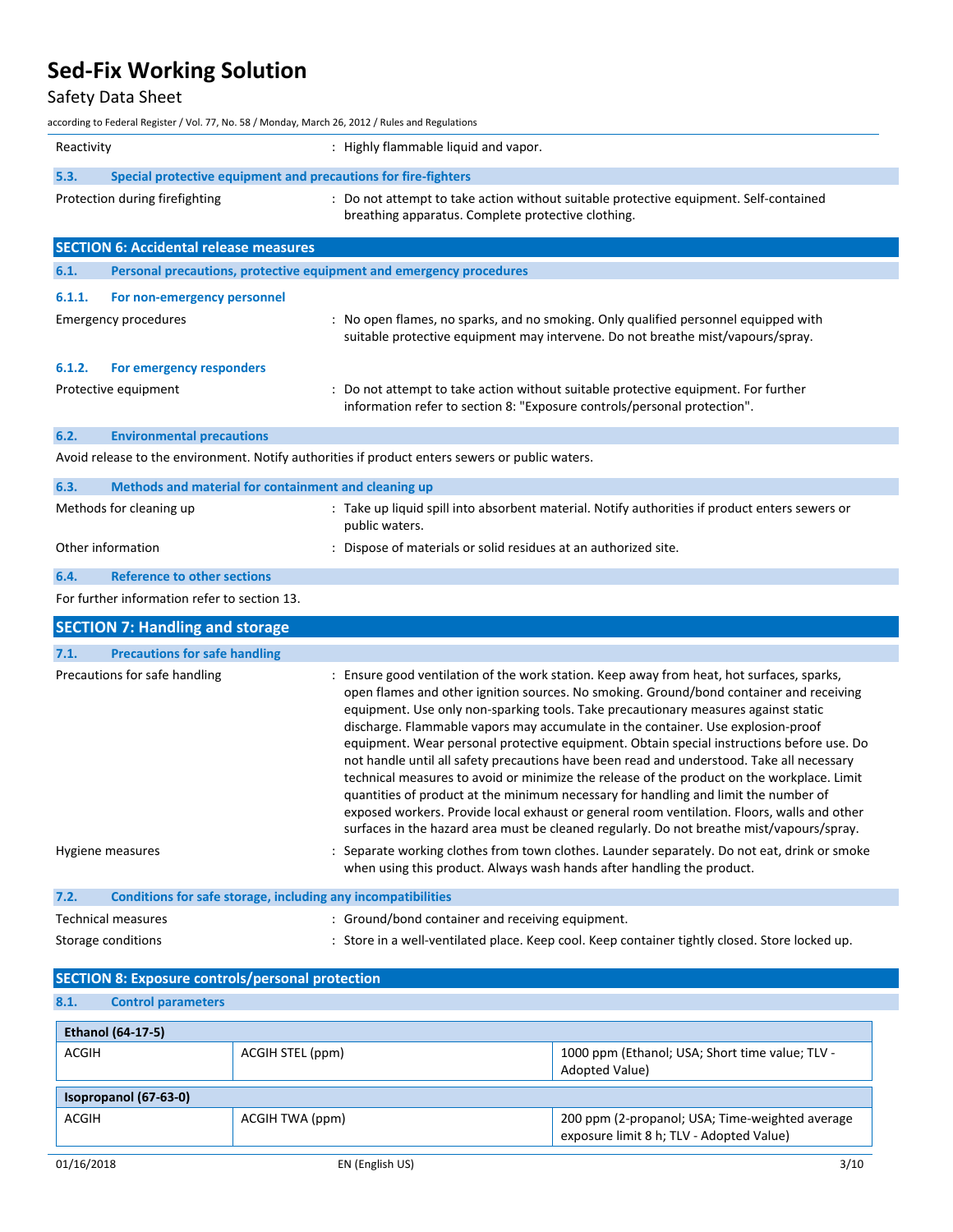# Safety Data Sheet

according to Federal Register / Vol. 77, No. 58 / Monday, March 26, 2012 / Rules and Regulations

| Isopropanol (67-63-0) |                                     |                                                                                           |  |
|-----------------------|-------------------------------------|-------------------------------------------------------------------------------------------|--|
| ACGIH                 | ACGIH STEL (ppm)                    | 400 ppm (2-propanol; USA; Short time value; TLV -<br>Adopted Value)                       |  |
| <b>ACGIH</b>          | Remark (ACGIH)                      | Eye & URT irr; CNS impair                                                                 |  |
| <b>OSHA</b>           | OSHA PEL (TWA) (mg/m <sup>3</sup> ) | 980 mg/m <sup>3</sup>                                                                     |  |
| <b>OSHA</b>           | OSHA PEL (TWA) (ppm)                | $400$ ppm                                                                                 |  |
| methanol (67-56-1)    |                                     |                                                                                           |  |
| ACGIH                 | ACGIH TWA (ppm)                     | 200 ppm (Methanol; USA; Time-weighted average<br>exposure limit 8 h; TLV - Adopted Value) |  |
| ACGIH                 | ACGIH STEL (ppm)                    | 250 ppm (Methanol; USA; Short time value; TLV -<br>Adopted Value)                         |  |

### **8.2. Appropriate engineering controls**

Appropriate engineering controls : Ensure good ventilation of the work station.

- 
- Environmental exposure controls : Avoid release to the environment.

### **8.3. Individual protection measures/Personal protective equipment**

### **Hand protection:**

Protective gloves

#### **Eye protection:**

Safety glasses

#### **Skin and body protection:**

Wear suitable protective clothing

#### **Respiratory protection:**

Wear respiratory protection

## **SECTION 9: Physical and chemical properties**

| Information on basic physical and chemical properties<br>9.1. |                     |
|---------------------------------------------------------------|---------------------|
| Physical state                                                | : Liquid            |
| Color                                                         | : Colorless         |
| Odor                                                          | : Alcohol odour     |
| Odor threshold                                                | : No data available |
| рH                                                            | : No data available |
| Melting point                                                 | : Not applicable    |
| Freezing point                                                | : No data available |
| Boiling point                                                 | : No data available |
| Flash point                                                   | : 80 °F /27 °C      |
| Relative evaporation rate (butyl acetate=1)                   | : No data available |
| Flammability (solid, gas)                                     | : Not applicable.   |
| Vapor pressure                                                | : No data available |
| Relative vapor density at 20 °C                               | : No data available |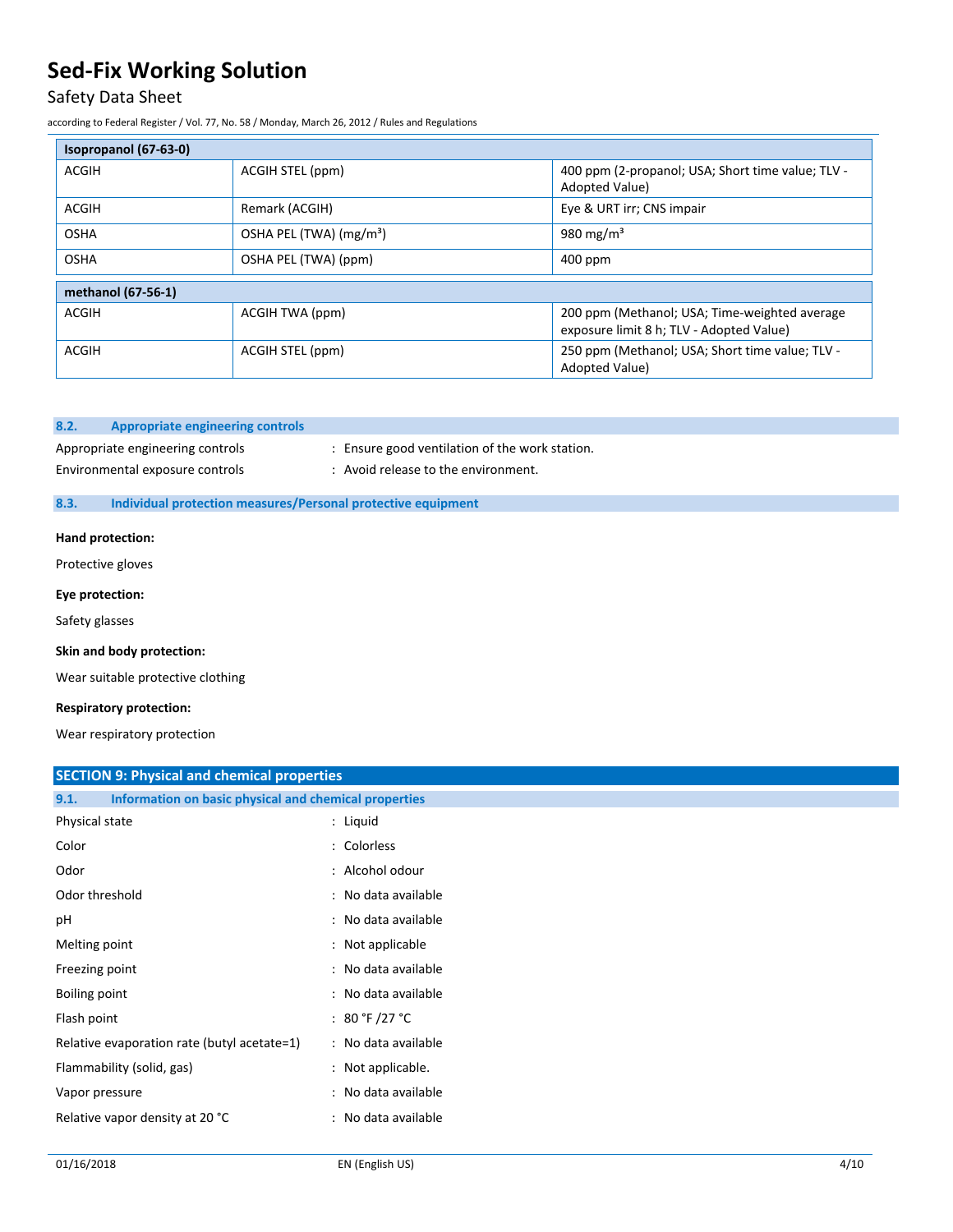# Safety Data Sheet

according to Federal Register / Vol. 77, No. 58 / Monday, March 26, 2012 / Rules and Regulations

| Relative density            | : No data available |
|-----------------------------|---------------------|
| Specific gravity / density  | : 0.79              |
| Solubility                  | : No data available |
| Log Pow                     | : No data available |
| Auto-ignition temperature   | : No data available |
| Decomposition temperature   | : No data available |
| Viscosity, kinematic        | : No data available |
| Viscosity, dynamic          | : No data available |
| <b>Explosion limits</b>     | : No data available |
| <b>Explosive properties</b> | : No data available |
| Oxidizing properties        | : No data available |
|                             |                     |

**9.2. Other information**

No additional information available

|                                                                                                 | <b>SECTION 10: Stability and reactivity</b> |  |  |  |
|-------------------------------------------------------------------------------------------------|---------------------------------------------|--|--|--|
| 10.1.                                                                                           | <b>Reactivity</b>                           |  |  |  |
|                                                                                                 | Highly flammable liquid and vapor.          |  |  |  |
| 10.2.                                                                                           | <b>Chemical stability</b>                   |  |  |  |
|                                                                                                 | Stable under normal conditions.             |  |  |  |
| 10.3.                                                                                           | <b>Possibility of hazardous reactions</b>   |  |  |  |
| No dangerous reactions known under normal conditions of use.                                    |                                             |  |  |  |
| 10.4.                                                                                           | <b>Conditions to avoid</b>                  |  |  |  |
| Avoid contact with hot surfaces. Heat. No flames, no sparks. Eliminate all sources of ignition. |                                             |  |  |  |
| 10.5.                                                                                           | <b>Incompatible materials</b>               |  |  |  |

No additional information available

**10.6. Hazardous decomposition products**

Under normal conditions of storage and use, hazardous decomposition products should not be produced.

### **SECTION 11: Toxicological information**

### **11.1. Information on toxicological effects**

Acute toxicity **in the case of the Case of the Case of the Case of the Case of the Case of the Case of the Case of the Case of the Case of the Case of the Case of the Case of the Case of the Case of the Case of the Case of**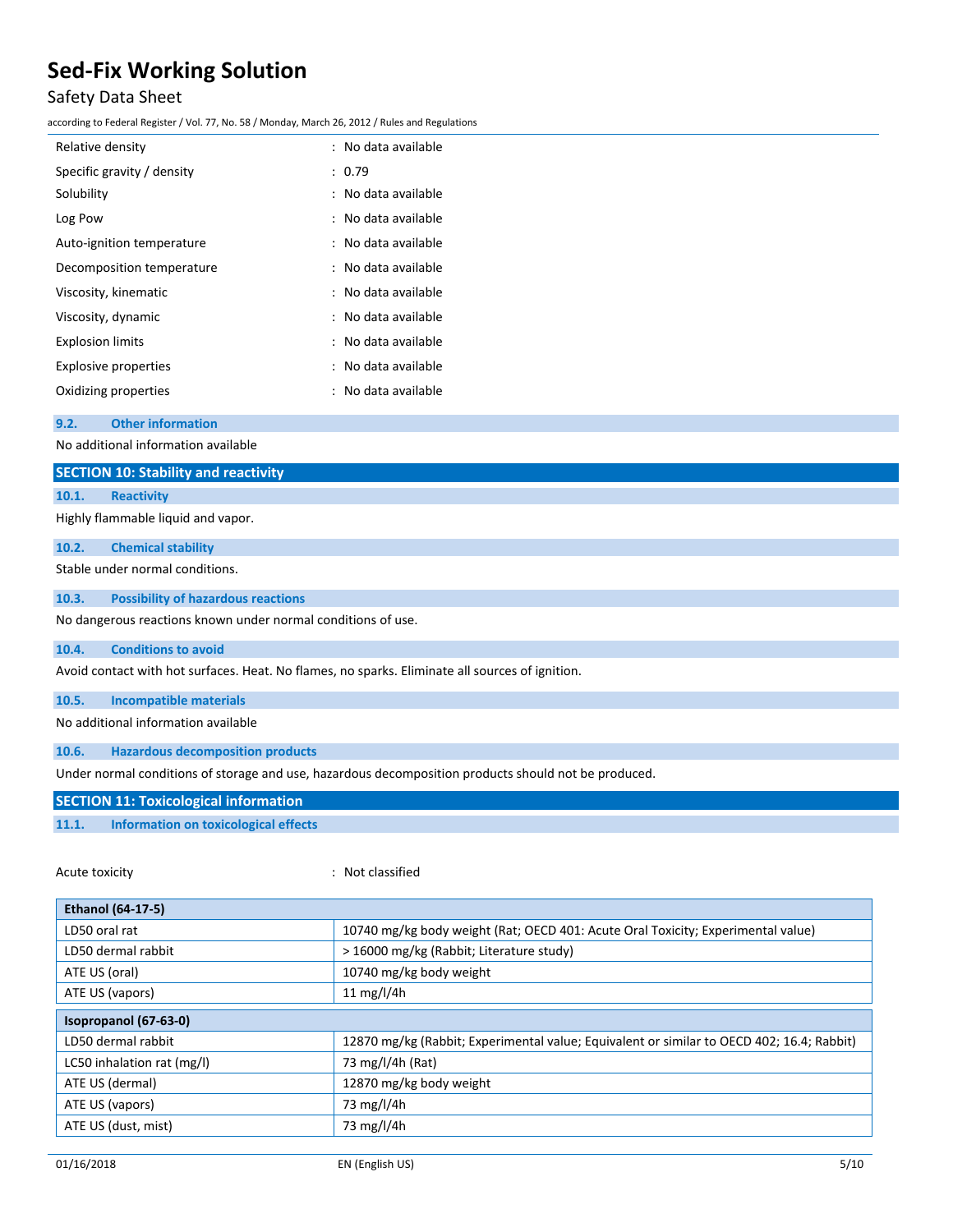# Safety Data Sheet

according to Federal Register / Vol. 77, No. 58 / Monday, March 26, 2012 / Rules and Regulations

| methanol (67-56-1)                                                                       |                                                                                                                           |
|------------------------------------------------------------------------------------------|---------------------------------------------------------------------------------------------------------------------------|
| LD50 oral rat                                                                            | > 5000 mg/kg (Rat; BASF test; Literature study; 1187-2769 mg/kg bodyweight; Rat; Weight<br>of evidence)                   |
| LD50 dermal rabbit                                                                       | 15800 mg/kg (Rabbit; Literature study)                                                                                    |
| LC50 inhalation rat (mg/l)                                                               | 85 mg/l/4h (Rat; Literature study)                                                                                        |
| LC50 inhalation rat (ppm)                                                                | 64000 ppm/4h (Rat; Literature study)                                                                                      |
| ATE US (oral)                                                                            | 100 mg/kg body weight                                                                                                     |
| ATE US (dermal)                                                                          | 300 mg/kg body weight                                                                                                     |
| ATE US (gases)                                                                           | 700 ppmV/4h                                                                                                               |
| ATE US (vapors)                                                                          | 3 mg/l/4h                                                                                                                 |
| ATE US (dust, mist)                                                                      | $0.5$ mg/l/4h                                                                                                             |
| Skin corrosion/irritation                                                                | : Not classified                                                                                                          |
| Serious eye damage/irritation                                                            | : Not classified                                                                                                          |
| Respiratory or skin sensitization                                                        | : Not classified                                                                                                          |
| Germ cell mutagenicity                                                                   | : Not classified                                                                                                          |
| Carcinogenicity                                                                          | : Not classified                                                                                                          |
| <b>Ethanol (64-17-5)</b>                                                                 |                                                                                                                           |
| IARC group                                                                               | 1 - Carcinogenic to humans                                                                                                |
| Isopropanol (67-63-0)                                                                    |                                                                                                                           |
| IARC group                                                                               | 3 - Not classifiable                                                                                                      |
| Reproductive toxicity                                                                    | : Not classified                                                                                                          |
| Specific target organ toxicity $-$ single exposure $\therefore$ Causes damage to organs. |                                                                                                                           |
| Specific target organ toxicity - repeated<br>exposure<br>Aspiration hazard               | : Not classified<br>: Not classified                                                                                      |
|                                                                                          |                                                                                                                           |
| <b>SECTION 12: Ecological information</b>                                                |                                                                                                                           |
| 12.1.<br><b>Toxicity</b>                                                                 |                                                                                                                           |
| Ecology - general                                                                        | : The product is not considered harmful to aquatic organisms or to cause long-term adverse<br>effects in the environment. |
| <b>Ethanol (64-17-5)</b>                                                                 |                                                                                                                           |
| LC50 fish 1                                                                              | 14200 mg/l (LC50; US EPA; 96 h; Pimephales promelas; Flow-through system; Fresh water;<br>Experimental value)             |
| Isopropanol (67-63-0)                                                                    |                                                                                                                           |
| LC50 fish 2                                                                              | 9640 mg/l (LC50; OECD 203: Fish, Acute Toxicity Test; 96 h; Pimephales promelas; Flow-                                    |
|                                                                                          | through system; Fresh water; Experimental value)                                                                          |
| EC50 Daphnia 2                                                                           | 13299 mg/l (EC50; Other; 48 h; Daphnia magna)                                                                             |
| Threshold limit algae 1                                                                  | > 1000 mg/l (EC50; UBA; 72 h; Scenedesmus subspicatus)                                                                    |
| methanol (67-56-1)                                                                       |                                                                                                                           |
| LC50 fish 1                                                                              | 15400 mg/l (LC50; EPA 660/3 - 75/009; 96 h; Lepomis macrochirus; Flow-through system;<br>Fresh water; Experimental value) |
| EC50 Daphnia 1                                                                           | > 10000 mg/l (EC50; DIN 38412-11; 48 h; Daphnia magna; Static system; Fresh water;<br>Experimental value)                 |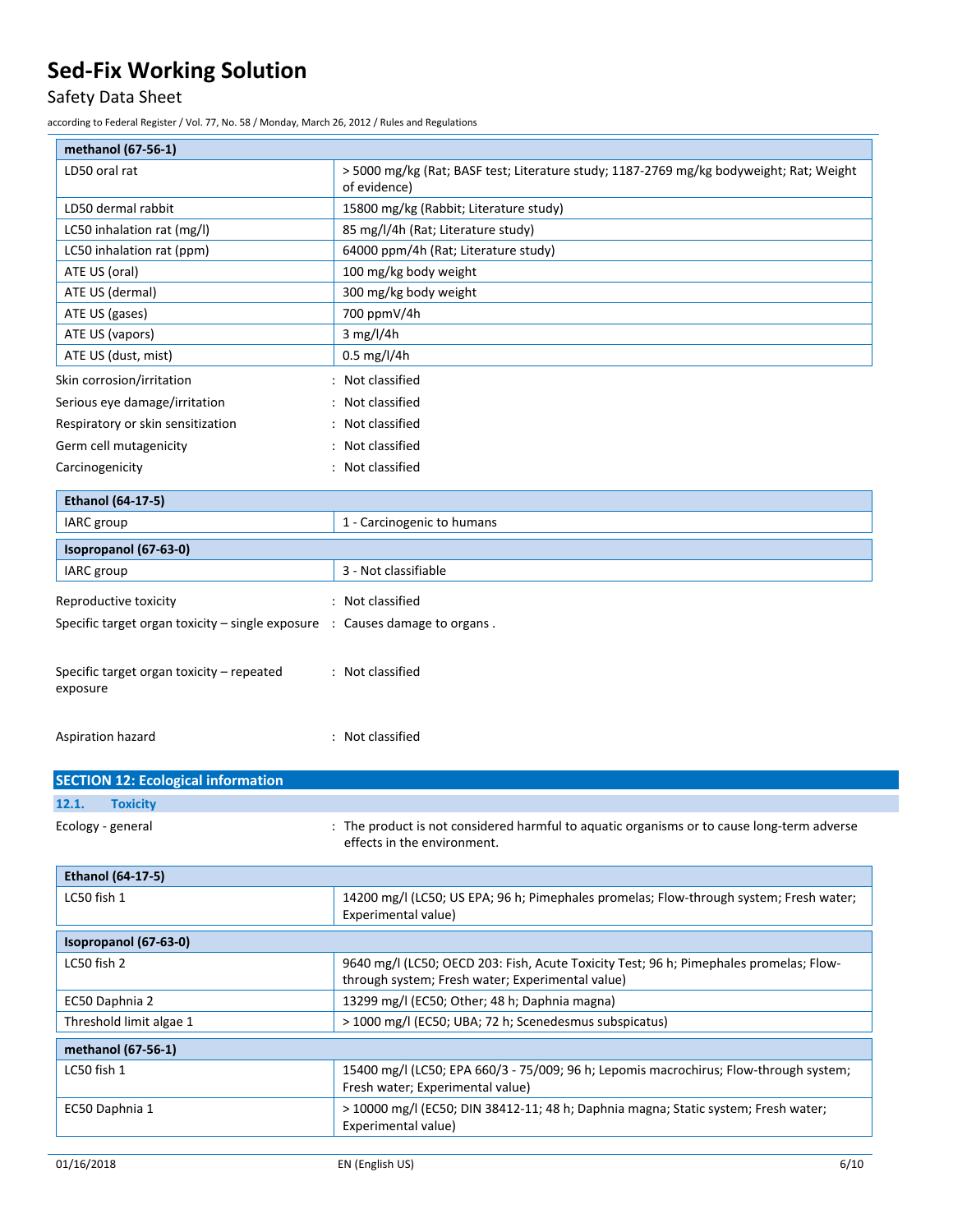# Safety Data Sheet

according to Federal Register / Vol. 77, No. 58 / Monday, March 26, 2012 / Rules and Regulations

LC50 fish 2 10800 mg/l (LC50; 96 h; Salmo gairdneri)

### **12.2. Persistence and degradability**

| <b>Ethanol (64-17-5)</b>        |                                                                                                                                                                            |  |
|---------------------------------|----------------------------------------------------------------------------------------------------------------------------------------------------------------------------|--|
| Persistence and degradability   | Readily biodegradable in water. Biodegradable in the soil. Highly mobile in soil.                                                                                          |  |
| Biochemical oxygen demand (BOD) | $0.8 - 0.967$ g O <sub>2</sub> /g substance                                                                                                                                |  |
| Chemical oxygen demand (COD)    | 1.7 $g O2/g$ substance                                                                                                                                                     |  |
| ThOD                            | 2.1 g $O_2/g$ substance                                                                                                                                                    |  |
| BOD (% of ThOD)                 | 0.43                                                                                                                                                                       |  |
| Isopropanol (67-63-0)           |                                                                                                                                                                            |  |
| Persistence and degradability   | Readily biodegradable in water. Biodegradable in the soil. Biodegradable in the soil under<br>anaerobic conditions. No (test) data on mobility of the substance available. |  |
| Biochemical oxygen demand (BOD) | 1.19 g $O_2/g$ substance                                                                                                                                                   |  |
| Chemical oxygen demand (COD)    | 2.23 g $O2/g$ substance                                                                                                                                                    |  |
| ThOD                            | 2.4 g $O_2/g$ substance                                                                                                                                                    |  |
| methanol (67-56-1)              |                                                                                                                                                                            |  |
| Persistence and degradability   | Readily biodegradable in water. Biodegradable in the soil. Highly mobile in soil.                                                                                          |  |
| Biochemical oxygen demand (BOD) | $0.6 - 1.12$ g O <sub>2</sub> /g substance                                                                                                                                 |  |
| Chemical oxygen demand (COD)    | 1.42 g $O_2/g$ substance                                                                                                                                                   |  |
| ThOD                            | 1.5 $g O2/g$ substance                                                                                                                                                     |  |
| BOD (% of ThOD)                 | 0.8 (Literature study)                                                                                                                                                     |  |

# **12.3. Bioaccumulative potential**

| <b>Ethanol (64-17-5)</b>  |                                                                                |  |
|---------------------------|--------------------------------------------------------------------------------|--|
| BCF fish 1                | 1 (BCF; Other; 72 h; Cyprinus carpio; Static system; Fresh water; Read-across) |  |
| Log Pow                   | -0.31 (Experimental value)                                                     |  |
| Bioaccumulative potential | Low potential for bioaccumulation (Log Kow $<$ 4).                             |  |
| Isopropanol (67-63-0)     |                                                                                |  |
| Log Pow                   | 0.05 (Weight of evidence approach; Other; 25 °C)                               |  |
| Bioaccumulative potential | Low potential for bioaccumulation (Log Kow $<$ 4).                             |  |
| methanol (67-56-1)        |                                                                                |  |
| BCF fish 1                | < 10 (BCF; 72 h; Leuciscus idus)                                               |  |
| Log Pow                   | -0.77 (Experimental value; Other)                                              |  |
| Bioaccumulative potential | Low potential for bioaccumulation (BCF $<$ 500).                               |  |

# **12.4. Mobility in soil**

| <b>Ethanol (64-17-5)</b> |                                          |  |
|--------------------------|------------------------------------------|--|
| Surface tension          | $0.022$ N/m (20 °C)                      |  |
| Log Koc                  | Koc, PCKOCWIN v1.66; 1; Read-across      |  |
| Isopropanol (67-63-0)    |                                          |  |
| Surface tension          | $0.021$ N/m (25 °C)                      |  |
| methanol (67-56-1)       |                                          |  |
| Surface tension          | $0.023$ N/m (20 °C)                      |  |
| Log Koc                  | Koc, PCKOCWIN v1.66; 1; Calculated value |  |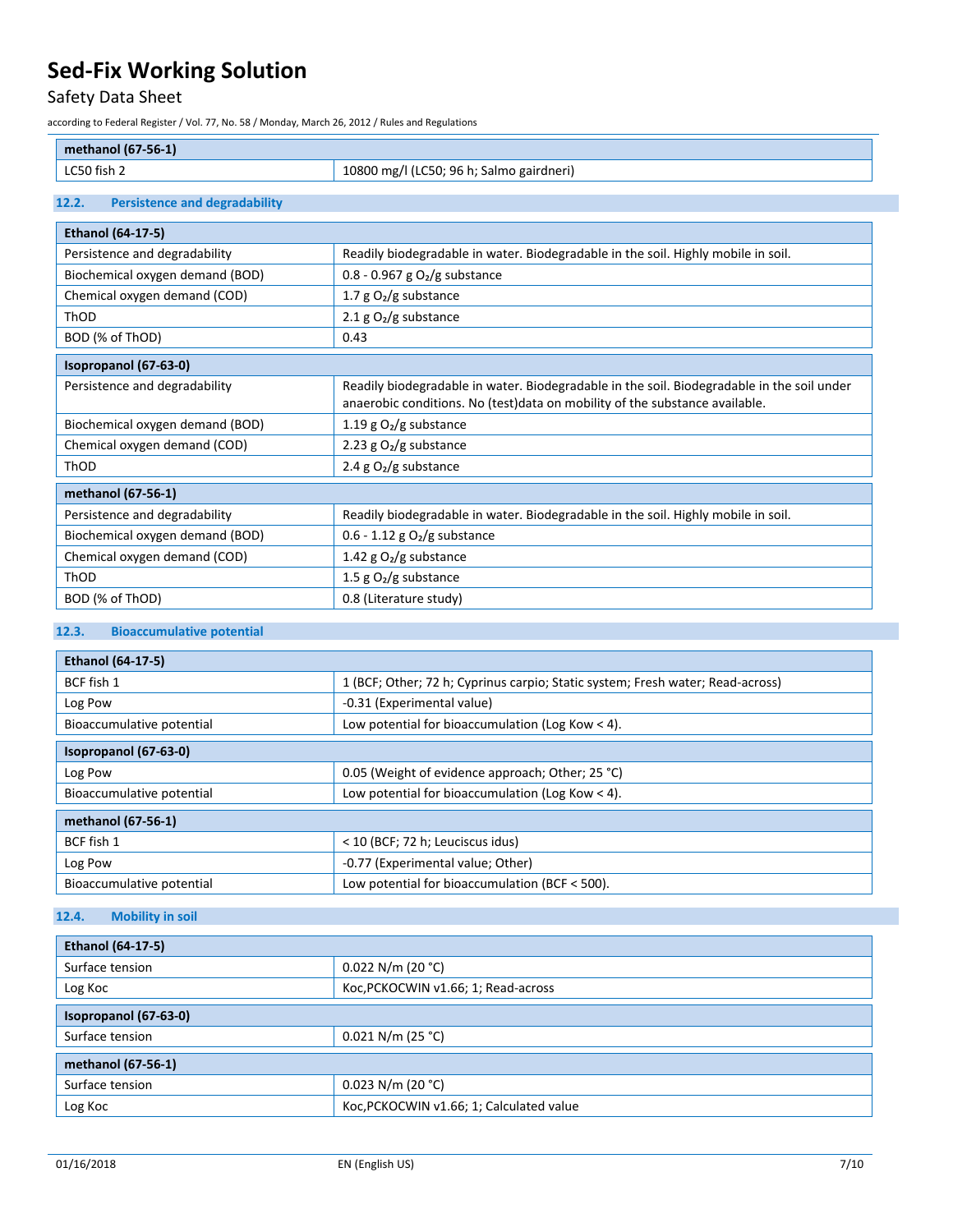# Safety Data Sheet

according to Federal Register / Vol. 77, No. 58 / Monday, March 26, 2012 / Rules and Regulations

### **12.5. Other adverse effects**

### No additional information available

| <b>SECTION 13: Disposal considerations</b>                          |                                                                                               |  |  |
|---------------------------------------------------------------------|-----------------------------------------------------------------------------------------------|--|--|
| <b>Disposal methods</b><br>13.1.                                    |                                                                                               |  |  |
| Waste treatment methods                                             | : Dispose of contents/container in accordance with licensed collector's sorting instructions. |  |  |
| <b>SECTION 14: Transport information</b>                            |                                                                                               |  |  |
| <b>Department of Transportation (DOT)</b>                           |                                                                                               |  |  |
| In accordance with DOT                                              |                                                                                               |  |  |
| Transport document description                                      | : UN1987 Alcohols, n.o.s., 3, III                                                             |  |  |
| UN-No.(DOT)                                                         | : UN1987                                                                                      |  |  |
| Proper Shipping Name (DOT)                                          | : Alcohols, n.o.s.                                                                            |  |  |
| Class (DOT)                                                         | 3 - Class 3 - Flammable and combustible liquid 49 CFR 173.120                                 |  |  |
| Packing group (DOT)                                                 | : III - Minor Danger                                                                          |  |  |
| Hazard labels (DOT)                                                 | : 3 - Flammable liquid                                                                        |  |  |
|                                                                     |                                                                                               |  |  |
| DOT Quantity Limitations Passenger<br>aircraft/rail (49 CFR 173.27) | : 60 L                                                                                        |  |  |
| DOT Quantity Limitations Cargo aircraft only<br>(49 CFR 175.75)     | : 220 L                                                                                       |  |  |
| Other information                                                   | : No supplementary information available                                                      |  |  |
| <b>Transport by sea</b>                                             |                                                                                               |  |  |
| Transport document description (IMDG)                               | : UN 1987 ALCOHOLS, N.O.S. (Ethanol, Methanol), 3, III                                        |  |  |
| UN-No. (IMDG)                                                       | : 1987                                                                                        |  |  |
| Proper Shipping Name (IMDG)                                         | : ALCOHOLS, N.O.S.                                                                            |  |  |
| Class (IMDG)                                                        | : 3 - Flammable liquids                                                                       |  |  |
| Packing group (IMDG)                                                | : III - substances presenting low danger                                                      |  |  |
| Limited quantities (IMDG)                                           | : 5L                                                                                          |  |  |
| Air transport                                                       |                                                                                               |  |  |
| Transport document description (IATA)<br>UN-No. (IATA)              | : UN 1987 Alcohols, n.o.s. (Ethanol, Methanol), 3, III<br>: 1987                              |  |  |

- Proper Shipping Name (IATA) : Alcohols, n.o.s.
- Class (IATA)  $\cdot$  3 Flammable Liquids
- Packing group (IATA)  $\qquad \qquad$ : III Minor Danger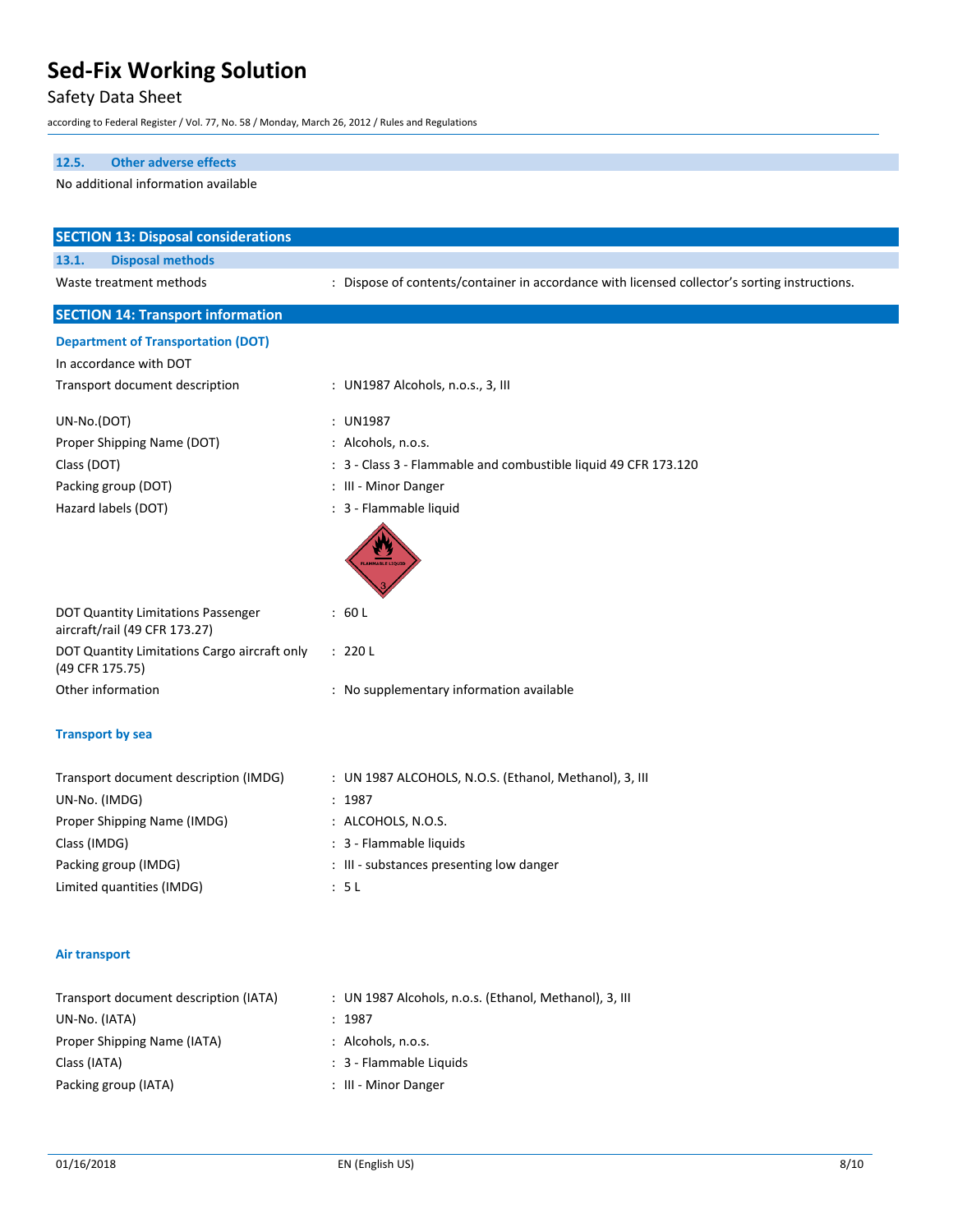# Safety Data Sheet

according to Federal Register / Vol. 77, No. 58 / Monday, March 26, 2012 / Rules and Regulations

# **SECTION 15: Regulatory information**

## **15.1. US Federal regulations**

| <b>Ethanol (64-17-5)</b>                                                                                                                         |         |
|--------------------------------------------------------------------------------------------------------------------------------------------------|---------|
| Listed on the United States TSCA (Toxic Substances Control Act) inventory                                                                        |         |
| Isopropanol (67-63-0)                                                                                                                            |         |
| Listed on the United States TSCA (Toxic Substances Control Act) inventory<br>Subject to reporting requirements of United States SARA Section 313 |         |
| methanol (67-56-1)                                                                                                                               |         |
| Listed on the United States TSCA (Toxic Substances Control Act) inventory<br>Subject to reporting requirements of United States SARA Section 313 |         |
| <b>CERCLA RO</b>                                                                                                                                 | 5000 lb |

#### **15.2. International regulations**

### **CANADA**

| <b>Ethanol (64-17-5)</b>                              |  |
|-------------------------------------------------------|--|
| Listed on the Canadian DSL (Domestic Substances List) |  |
|                                                       |  |
| Isopropanol (67-63-0)                                 |  |
| Listed on the Canadian DSL (Domestic Substances List) |  |
|                                                       |  |
| methanol (67-56-1)                                    |  |
| Listed on the Canadian DSL (Domestic Substances List) |  |

#### **EU-Regulations**

No additional information available

#### **National regulations**

| <b>Ethanol (64-17-5)</b>                                     |  |
|--------------------------------------------------------------|--|
| Listed on IARC (International Agency for Research on Cancer) |  |
|                                                              |  |
| methanol (67-56-1)                                           |  |
| Listed on EPA Hazardous Air Pollutant (HAPS)                 |  |

# **15.3. US State regulations**

| methanol (67-56-1)  |                        |                         |                         |                     |
|---------------------|------------------------|-------------------------|-------------------------|---------------------|
| U.S. - California - | U.S. - California -    | U.S. - California -     | U.S. - California -     | No significant risk |
| Proposition 65 -    | Proposition 65 -       | Proposition 65 -        | Proposition 65 -        | level (NSRL)        |
| Carcinogens List    | Developmental Toxicity | Reproductive Toxicity - | Reproductive Toxicity - |                     |
|                     |                        | Female                  | Male                    |                     |
| No                  | Yes                    | N <sub>0</sub>          | No                      |                     |

### **Ethanol (64-17-5)**

U.S. - New Jersey - Right to Know Hazardous Substance List

#### **Isopropanol (67-63-0)**

U.S. - New Jersey - Right to Know Hazardous Substance List